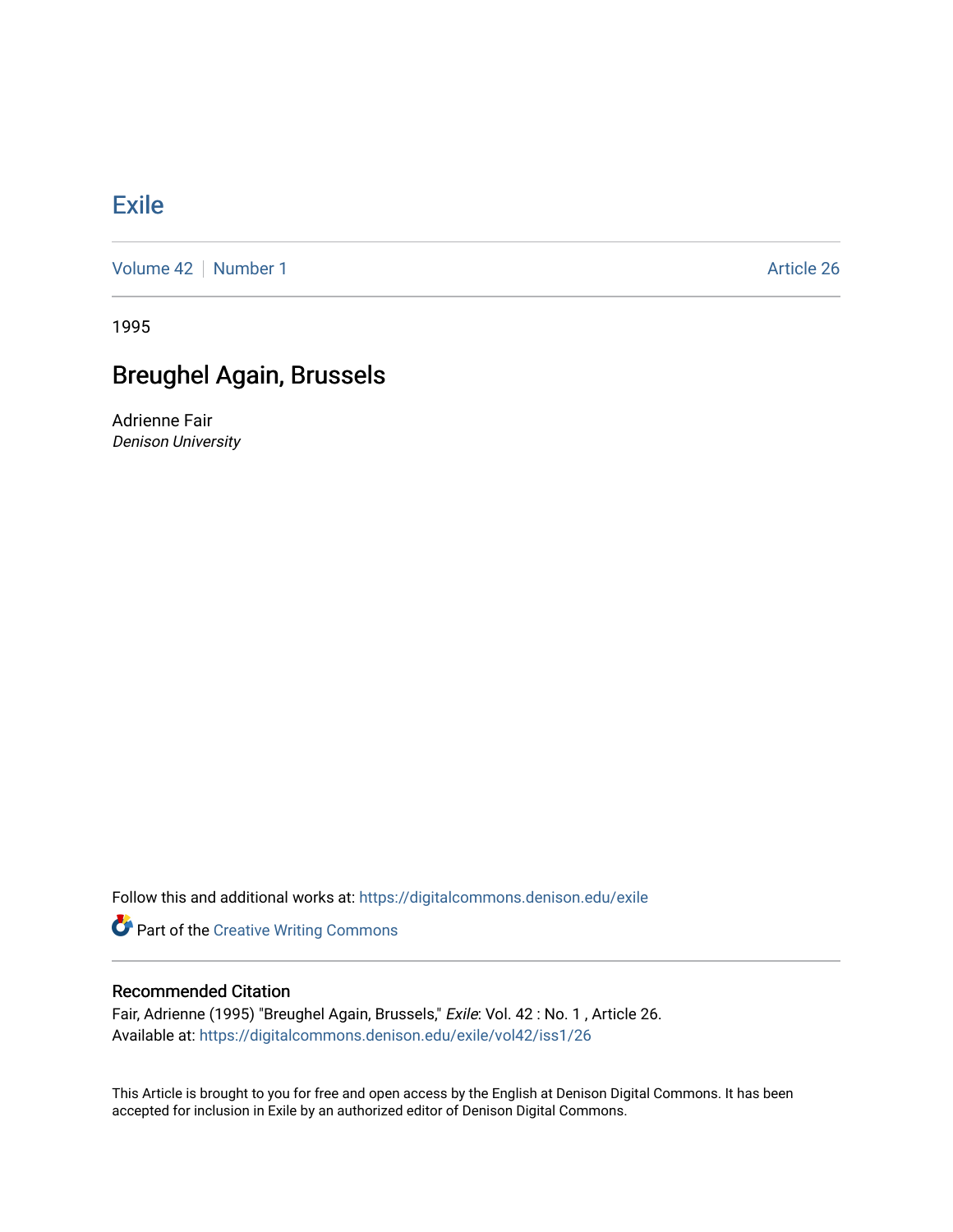exile

## **Breughel Again, Brussels**

She scoops the frites into the paper cone, Arms like melting wax. Oily warmth glowing yellow. Kermess. I eat, walking, scenery sliding down my throat.

Circling. Midnight in a crowd, We move together. Around lipstick and frizzed hair, Men with scars, Arab boys with smirks Pinching butts. Moving

Around the rides with Techno music. Americanized. "Le Splash" "Le Rock" "Youpi!" Steel rotations.

A boxing match is about To start. I stop Next to a tall man in a fez. He turns and shows me His golden teeth. *At the Kermess, you have to keep Moving or you'll slip under:* 

Slot machines. Dart games. Herrings and chestnuts. Cotton Candy. Fleshy Women, oiled, Edible.

Flemish laughs, French whispers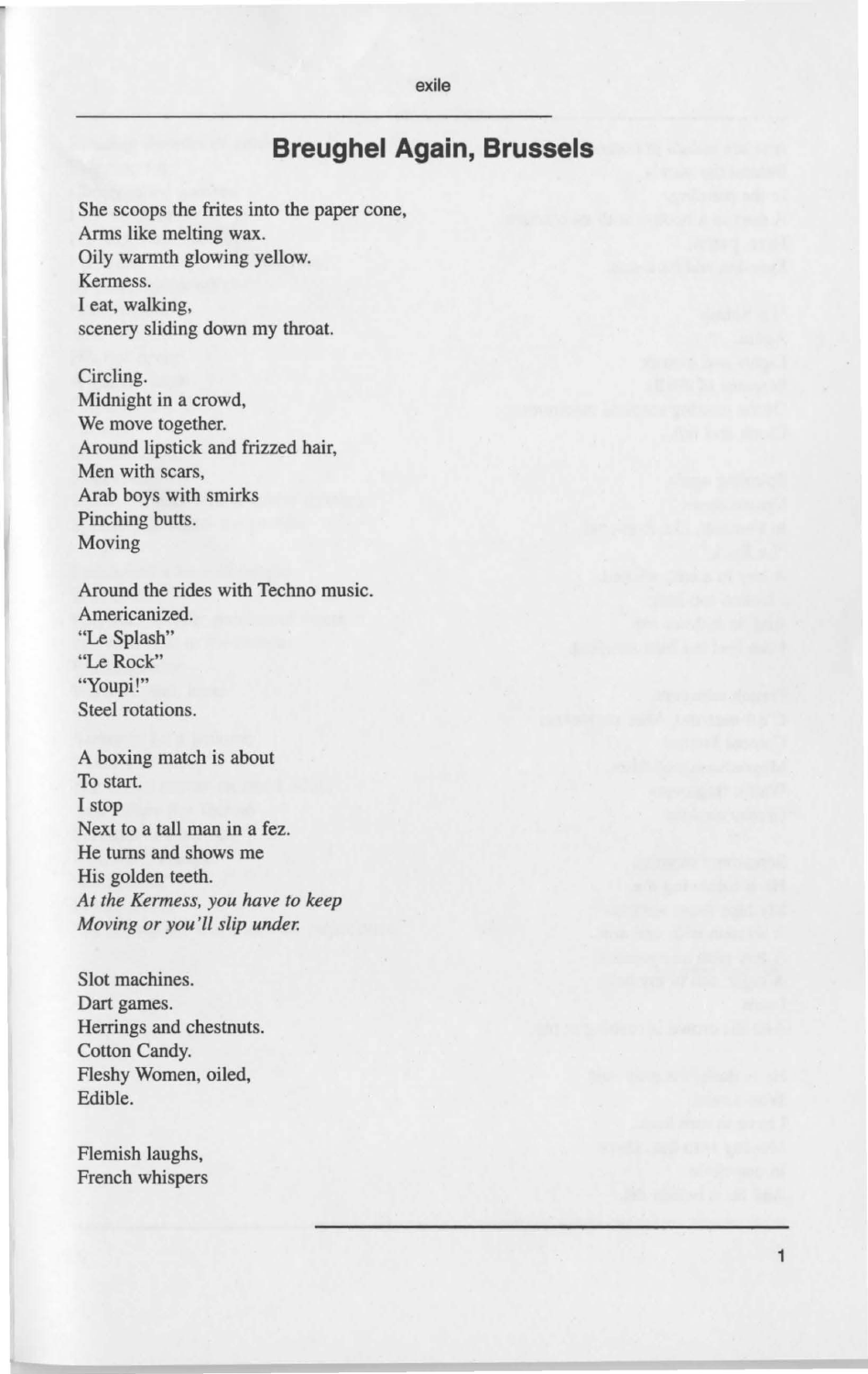#### exile

And sex noises in corners Behind the stands. In the painting, A man in a bodkin with an erection. Here, pareil: Spandex and hard-ons.

"Le Splash" Again. Lights and motors, Screams of thrills Of the circling carnival machines. Clunk and fall.

Spinning again. Upside down In Flemish, like Breugbel. "Le Rock." A boy in a suit, slicked, I looked too long And he follows me. I can feel my hips swaying.

French whispers: *C'est marrant, hein, on tourne.*  Cement littered Mayonnaise and frites, Waffle fragments Greasy napkins.

Screaming mouths. He is following me, My hips move nervous. A woman with one arm. A boy with an eyepatch. A cigar, ash in my hair. I turn And the crowd is rushing at me.

He is there, his gray suit, With a rose. I have to turn back, Moving with the others In our circle. And he is beside me.